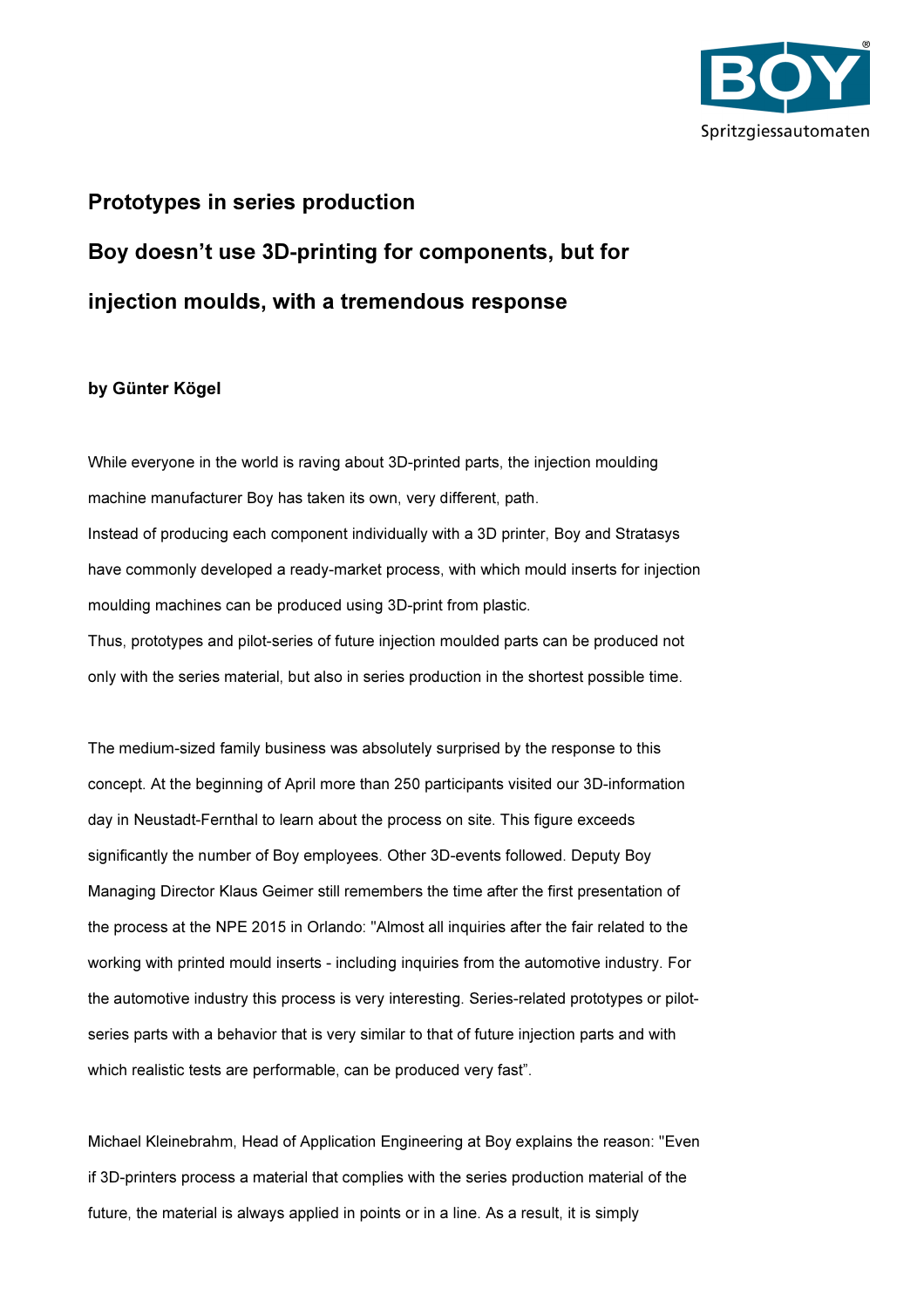

impossible to achieve the properties of injection-moulded parts in which the molecules align themselves with the injection process, thus creating a homogeneous component. For the design control and for visible parts, the solidity of printed parts may be sufficient for functional parts usually not. According to our experience 3D-printed parts only achieve 40 to 60% of the solidity of an injection moulded part. An exact and individual examination is required to find out which solidities are achieved, how close they meet the requirements of the future series part and whether the prototype meets the requirements. "

The achievable accuracy is another positive aspect of the 3D-printing of mould inserts. Kleinebrahm: "Principally, the accuracy is the same as that with the 3D-printing of components. However, the printed forms offer the opportunity of a manually reworking and thus an increase of the accuracy of the components. For example, tightly tolerated drill holes can be printed with undersize and then reamed to size. The same applies to the surface, which is relatively coarse in case of 3D-printing. In the case of a 3D-printed insert it can be reworked, i.e. ground or polished. The result of the reworking is injected components with a high-quality surface. In case of a 3D-printing of the parts each individual component would have to be reworked".

Despite all the euphoria, Kleinebrahm warns against exaggerated expectations: "The injection moulding with 3D-printed mould cannot be seen as a kind of "all-rounder". This process is extremely interesting for prototypes and small batches, but it is definitely a prototype process. If companies intend the production of 5,000 parts or more, a careful calculation is advisable".

Klaus Geimer's point of view is similar: "If we look at the entire market, 3D-printing of plastic mould inserts will remain a marginal area from today's perspective, although significant improvements in prototype construction could be achieved. This kind of printing will only complement the injection moulding in its current form but not displace.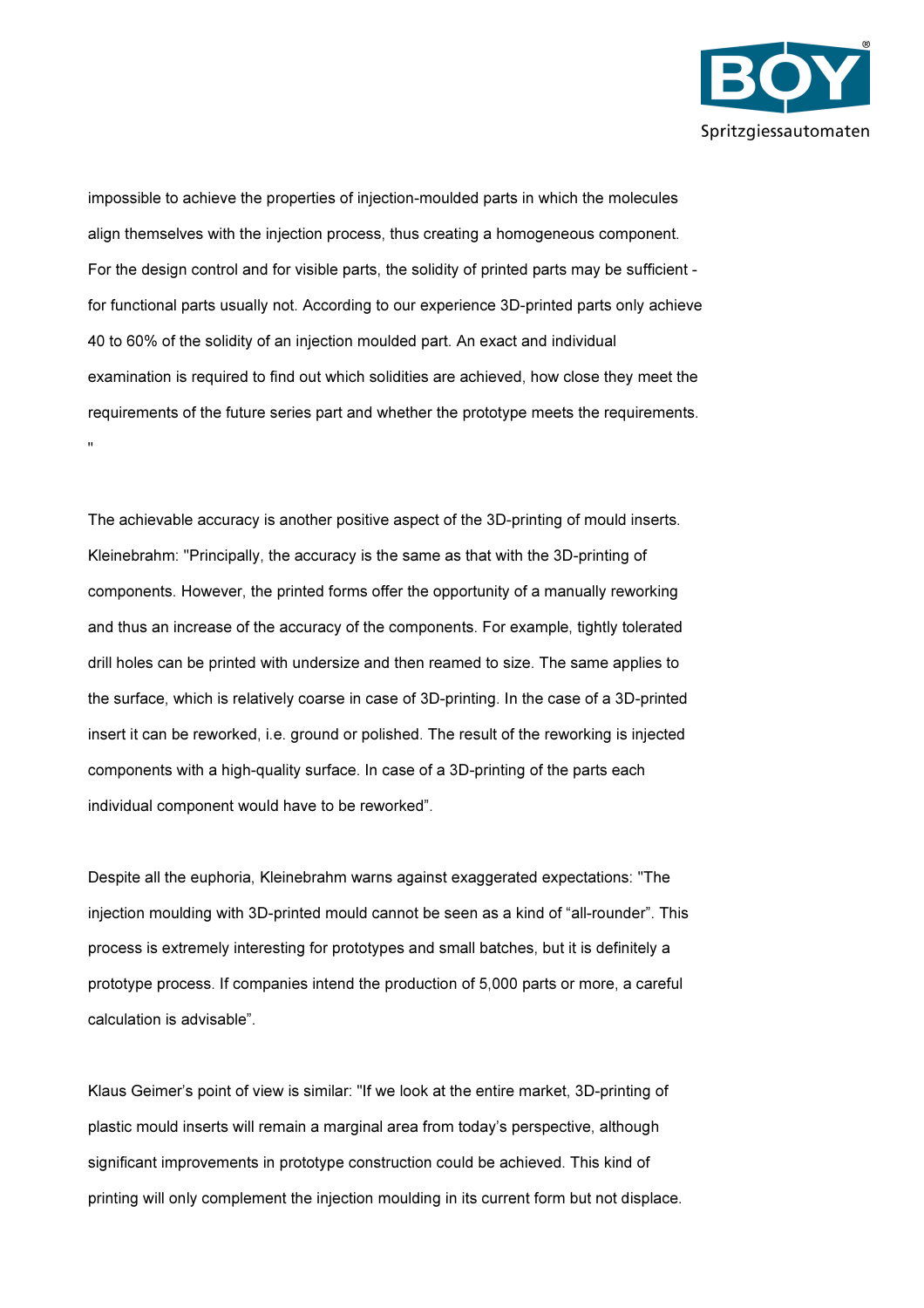

To change this, the materials would have to be much cheaper and significantly more resilient than they are today. "

The critical point of the process is the durability of the mould inserts. According to Michael Kleinebrahm's experience, a plastic mould insert can be used to produce 100 or even 200 parts, and Boy could produce 700 components from a demonstration part with one mould. But there are also many applications with an extensive wear on the moulds after around ten days so that new mould inserts have to be printed.

In these cases it would be possible to print several of the wear-prone mould inserts at a time with the 3D printer. According to Michael Kleinebrahm it is, however, advisable to carefully evaluate this situation or to find another solution.

The probably most simple solution in the case of excessive wear of the plastic mould inserts is offered by Boy. Michael Kleinebrahm: "For good reason, we use our mould concept with inserts for printed mould inserts, which means that the exchange of a mould is extremely simple - ideal for small batches. With this system the material of the mould insert is of no importance. We can easily adapt the material to the requirements and print mould inserts from plastic, mill them from aluminum and, if necessary, from steel. " Klaus Geimer adds: "This allows the operator of the injection moulding machine with printed moulds to quickly and easily optimize the production of a component and then - if everything works well – to build a suitably adapted mould based on this experience and to use it for the series production." For Geimer it is, however, only an interim solution with limitations in comparison with conventional moulds, but it offers a significantly longer service life than plastic inserts. "

Why a 1: 1 adoption of the mould from plastic to steel is not possible explains Michael Kleinebrahm: "A metal mould has to be set up differently. For example, metal moulds contain cooling systems which are not feasible with plastic. The gating systems are different and offer more and better options for metal. In addition, the pressure during the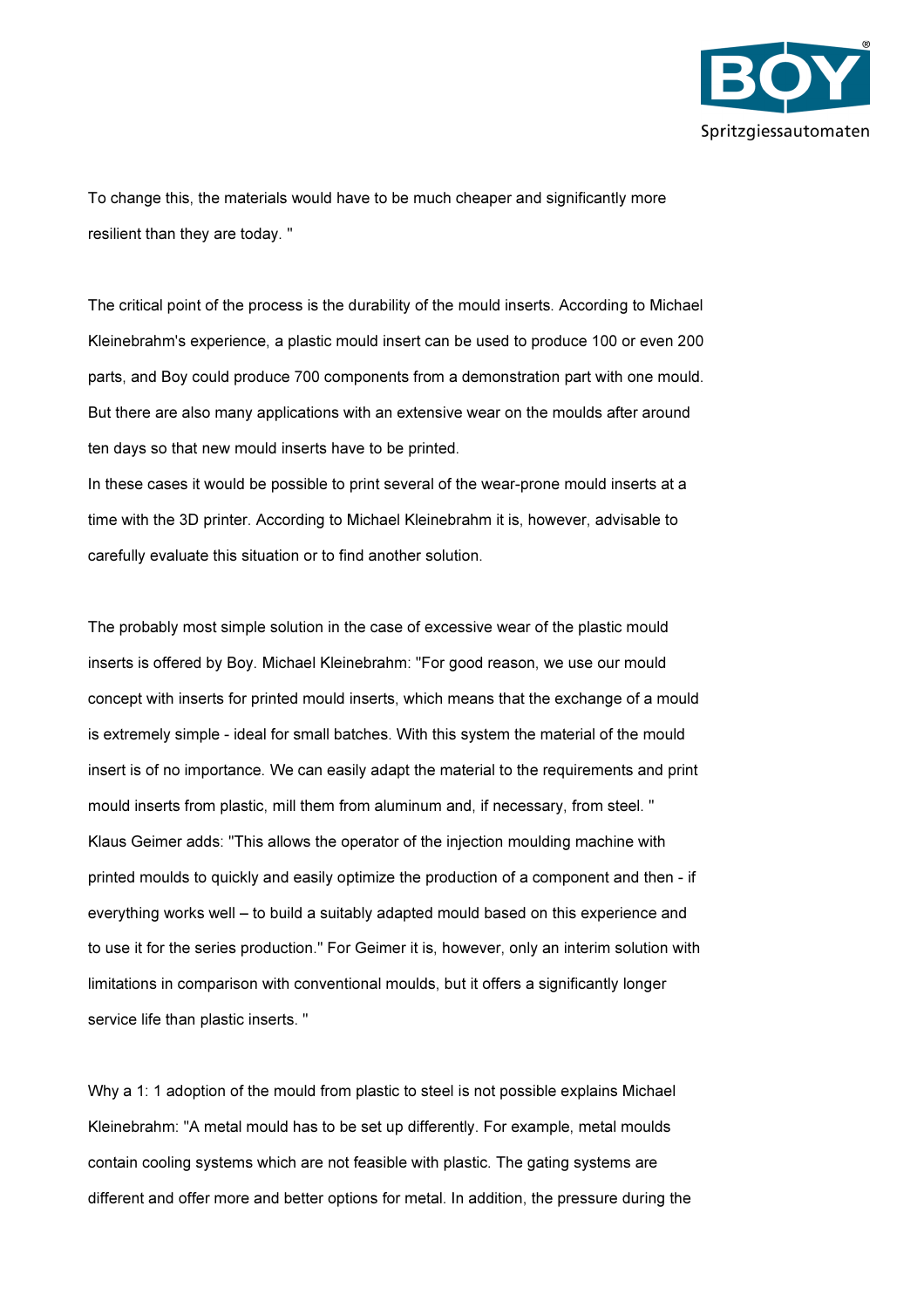

injection is much lower than with a steel mould, since the channels for the transport of the melt are much larger. "

Pleasant side effect: Plastic moulds require lower injection speeds and lower clamping forces. As a result, relatively large shot weights can be achieved with plastic mould inserts in small injection moulding machines and small clamping forces. The operator does not necessarily have to work with "large" injection moulding machines in the future, when larger components are to be produced.

However, producing larger components also involves certain problems. Michael Kleinebrahm: "We cannot fill huge amounts of plastic into a printed plastic mould, as this is a huge amount of heat for the mould. In addition all the plastic material has to flow through the gating area. The higher the heat the higher the wear. If certain limits are exceeded the process does not work properly anymore".

The first components produced by Boy had a volume of  $5 \text{ cm}^3$ , but relatively fast larger components were produced. This, too, will soon change with further developments of the plastics for 3D-printing. The more robust the material the more plastic can be injected into the mould. At the K 2016, Boy will demonstrate that the limit of the possible size has still not yet been achieved.

Kleinebrahm: "At the moment we can produce components with a projected area of just below 200 cm². We are currently printing a relatively large mould with a very interesting surface structure. The associated component is round with an outer diameter of 130 mm. What will be demonstrated at the K and how big this piece will be, is still a secret, but a visit at our booth is definitely worthwhile."

According to Klaus Geimer the size is one point, but he is sure that efficiency shall not be forgotten: "Of course, it has to be taken into consideration that for the production of larger parts the printer requires more time to produce the moulds and the need of expensive material increases. All in all, this is even more favourable for a prototype or a pre-series than the construction of a steel mould - especially when the steel mould has to be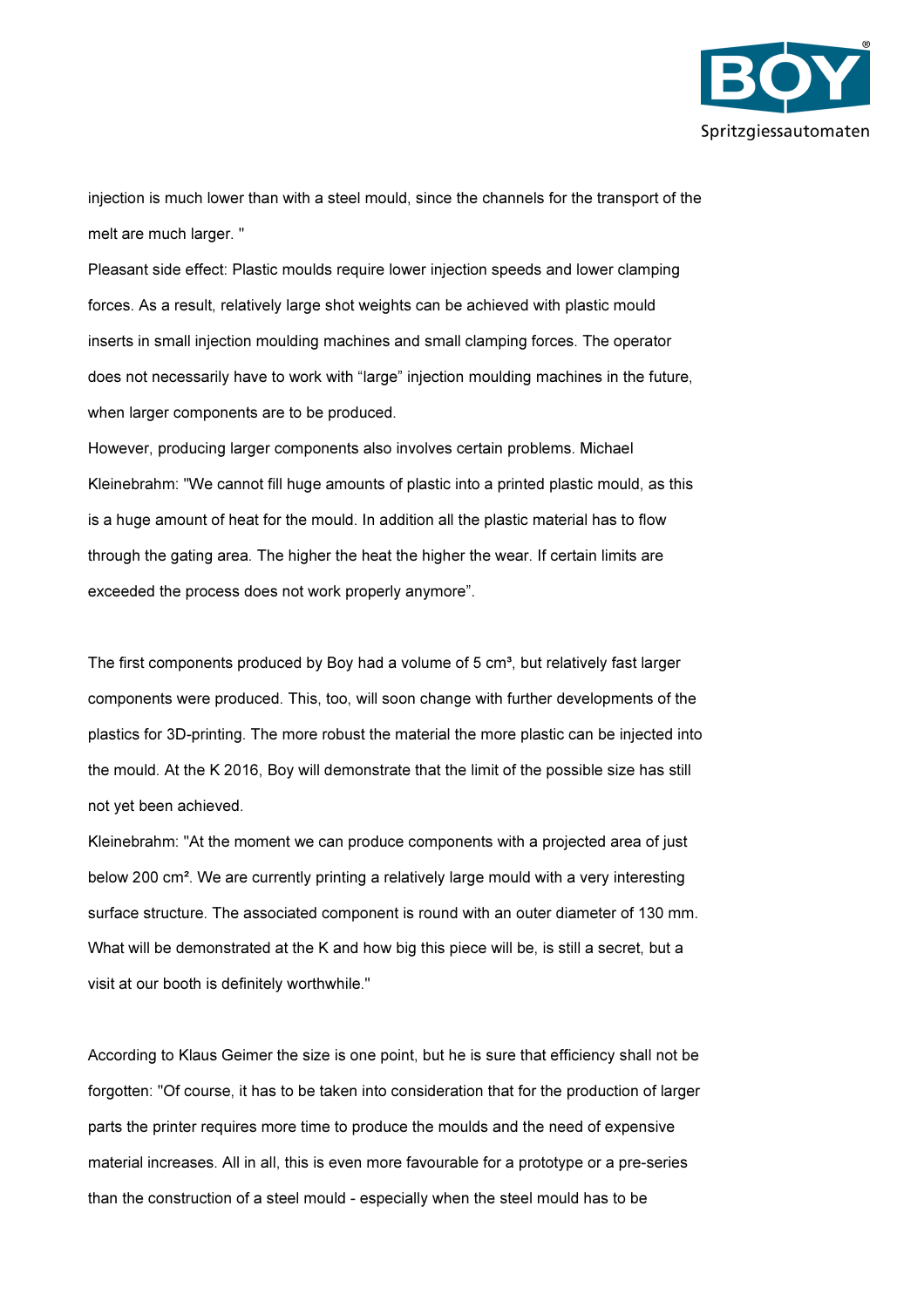

modified two to three times until it is useable for a series production. Nevertheless, it is no longer sensible to print plastic mould inserts beyond a certain size as the material is very expensive and other manufacturing methods are cheaper – e.g., the use of an aluminium mould."

In any case, prospects for new applications are far beyond the mere size of the components - the process is constantly being further developed by Boy and Stratasys for example, to be able to process elastomers with the printed forms in the future.

Michael Kleinebrahm: "With thermoplastic elastomers, the use of 3D-printed plastic mould inserts is no problem at all. The difficulty is the processing of vulcanizing elastomers, because the mould is an insulator and so the classic cross-linking process is very difficult to implement. Energy cannot be added which is possible with a steel mould. Another problem: In addition to the high temperatures a high pressure arises in the mould - the mechanical properties of the mould inserts are demanded. "The corresponding tests are still at the very beginning, but the same happened with the 3D-printing of plastic mould inserts for injection moulding at the NPE in 2015, and since then only 1.5 years have passed.

Further future concepts go towards a higher stability of the components. Michael Kleinebrahm: "The incorporation of reinforcements into the components might be a possibility, for example by the integration of fixed long fibers. This would enable us to produce even high-strength components with the 3D printed moulds "

In addition to various automotive manufacturers, suppliers and other plastic processors (which unfortunately can not be named), some contract manufacturers are already counting on the combination of plastic 3D-printing and injection moulding. This might have a positive effect on the further development of the process, according to Klaus Geimer. Today, Boy's technical center is equipped with a Stratasys 3D-printer, and the Stratasys Engineering Center with a Boy injection moulding machine to carry out extensive tests. If prototype parts are urgently required, a service provider can be